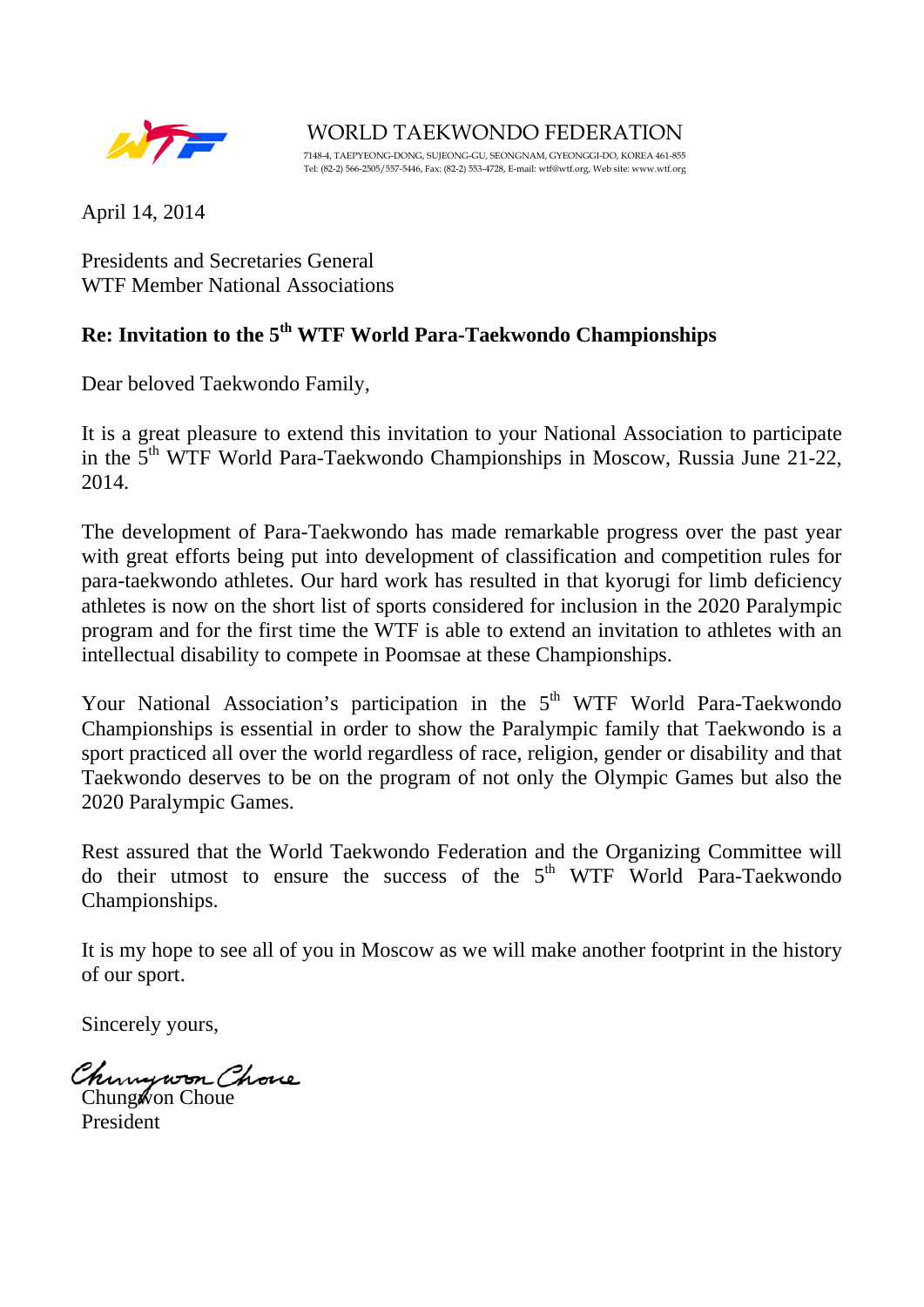

# **Dear Friends and Honorary Championships' Guests!**

On behalf of the Russian Taekwondo Union and myself personally I am very happy to invite You for participation at the  $5<sup>th</sup> WTF$  World Para- Taekwondo Championships that will take place in Moscow, the Capital of the Russian Federation, June 21-22, 2014!

It is for the second time that the WTF World Para- Taekwondo Championships is held in Russia and it has been the greatest honor for us to realize that Moscow is awarded to host this important event especially shortly before the Paralympics Games 2020, as we are all awaiting for the Para-taekwondo sport to be included in the Paralympics program 2020!

Along with all taekwondo events the WTF World Para- Taekwondo Championships occupy a special place because it shows the greatest interest of spectators to our taekwondo sport, as well as expresses the feeling of warm atmosphere and friendship in the whole taekwondo family.

And again, we invite You, our honorary guests, dear athletes and officials, from all countries and continents, to visit the Capital of our Native Land, Russia, to take part in the 5<sup>th</sup> WTF World Para- Taekwondo Championships in June 2014, Moscow! I sincerely believe that this great event would give You the best impressions and beautiful memories!

Best wishes,

Anatoly Terekhov

RTU President WTF Council Member ETU Vice-President



*RUSSIAN TAEKWONDO UNION* 8, Luzhnetskaya nab., Moscow, 119270, Russia Tel.: (495) 637-06-28 Fax: (495) 725-47-08 E-mail:: [tkd@roc.ru](mailto:tkd@roc.ru)**,** [tkd\\_1@roc.ru](mailto:tkd_1@roc.ru) [www.tkdrussia.ru](http://www.tkdrussia.ru/)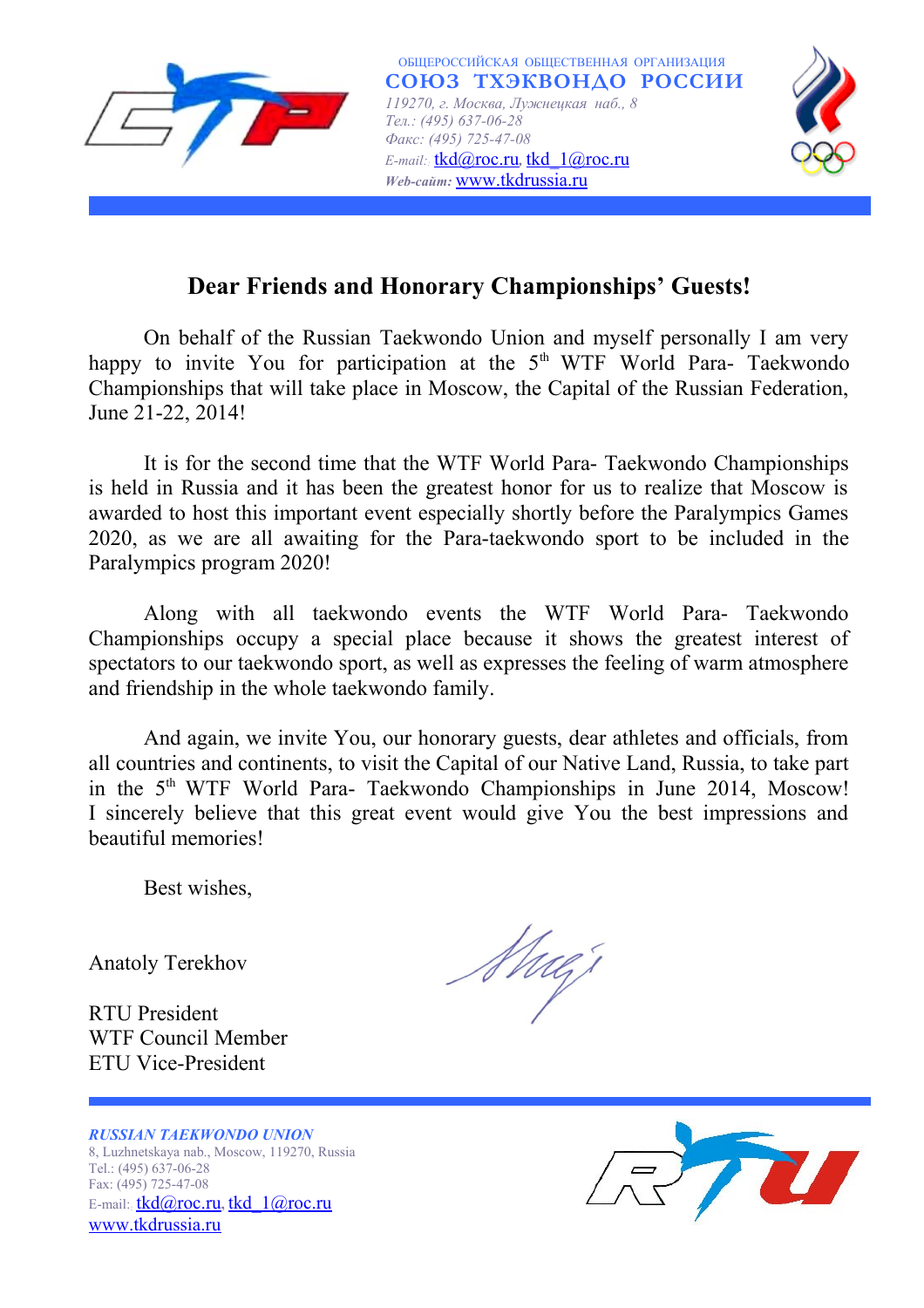## **5th WTF World Para-Taekwondo Championships Moscow, Russia / June 21-22, 2014**

| PROMOTER:<br>$1_{\cdot}$                     | WORLD TAEKWONDO FEDERATION (WTF)                                                                                                      |
|----------------------------------------------|---------------------------------------------------------------------------------------------------------------------------------------|
| <b>ADDRESS:</b>                              | 7148-4, Taepyeong-dong, Sujeong-gu, Seongnam, Gyeonggi-do, Korea 461-855                                                              |
| TELEPHONE:                                   | +82.31.789.8432                                                                                                                       |
| FAX:                                         | +82.2.553.4728                                                                                                                        |
| $F$ -MAII:                                   | para-tkd@wtf.org, olof@wtf.org                                                                                                        |
| <b>WEB-SITE:</b>                             | www.worldtaekwondofederation.net                                                                                                      |
|                                              |                                                                                                                                       |
| ORGANIZING MNA & ORGANIZING COMMITTEE:<br>2. | RUSSIAN TAEKWONDO UNION (RTU)                                                                                                         |
| <b>ADDRESS:</b>                              | Office 428a, Luzhnetskaya Naberezhnaya 8, Moscow 119992, Russia                                                                       |
| TELEPHONE:                                   | +7 495 637 0628                                                                                                                       |
| FAX:                                         | +7 495 725 4708                                                                                                                       |
| E-MAIL:                                      | tkdrus2014@qmail.com                                                                                                                  |
|                                              |                                                                                                                                       |
| 3.<br><b>VENUE:</b>                          | To be announced by the OC on April 25, 2014                                                                                           |
|                                              |                                                                                                                                       |
| <b>OUALIFICATIONS</b><br>4                   |                                                                                                                                       |
|                                              | In accordance with Article 4: Qualification of Contestant and Article 22: Para-Taekwondo of the WTF Competition Rules, the contestant |
| must be:                                     |                                                                                                                                       |
| <b>CRITERION #1:</b>                         | Holder of the nationality of the participating team                                                                                   |
| <b>CRITERION #2:</b>                         | An athlete must be nominated by the pertinent national taekwondo association that is recognized                                       |
|                                              | by the World Taekwondo Federation.                                                                                                    |
| <b>CRITERION #3:</b>                         | Holder of 3-1 Gup recognized by WTF MNA or Dan/Poom recognized by Kukkiwon or WTF                                                     |
|                                              | (*A copy of the Gup/Dan certificate should be enclosed when registering for accreditation. In case                                    |
|                                              | a contestant has applied for a Kukkiwon Dan certificate but has not received it yet, a copy of the                                    |
|                                              | Dan application form and the remittance certificate sent to the Kukkiwon must be enclosed when                                        |
|                                              | registering for accreditation. Please refer to the Kukkiwon Web site (www.kukkiwon.or.kr) for more                                    |
|                                              | information.)                                                                                                                         |
| <b>CRITERION #4:</b>                         | Holder of valid WTF Global Athlete Licence (GAL). Any questions on the WTF GAL application                                            |
|                                              | please contact Mr. Jeremy Mallétroit the WTF Global Licence Administation Manager at                                                  |
|                                              | gmsadmin@wtf.org                                                                                                                      |
| <b>CRITERION #5:</b>                         | Born before December 31, 1998                                                                                                         |
| <b>CRITERION #6:</b>                         | Athlete must go through classification and be assigned Sport Class and Sport Class Status before                                      |
|                                              | the competition. (Classification of kyorugi athletes will take place on June 19-20, 2014.)                                            |
|                                              |                                                                                                                                       |

## **5 EVENTS**

A. Kyorugi

| Classes           |  |
|-------------------|--|
| <b>CLASSES</b>    |  |
| K41               |  |
| K42               |  |
| K43               |  |
| K44               |  |
| <b>OPEN CLASS</b> |  |

| Events           |                           |
|------------------|---------------------------|
| MEN'S EVENTS (3) | <b>WOMEN'S EVENTS (3)</b> |
| UNDER 61 KG      | UNDER 49 KG               |
| UNDER 75 KG      | UNDER 58 KG               |
| OVER 75 KG       | OVER 58 KG                |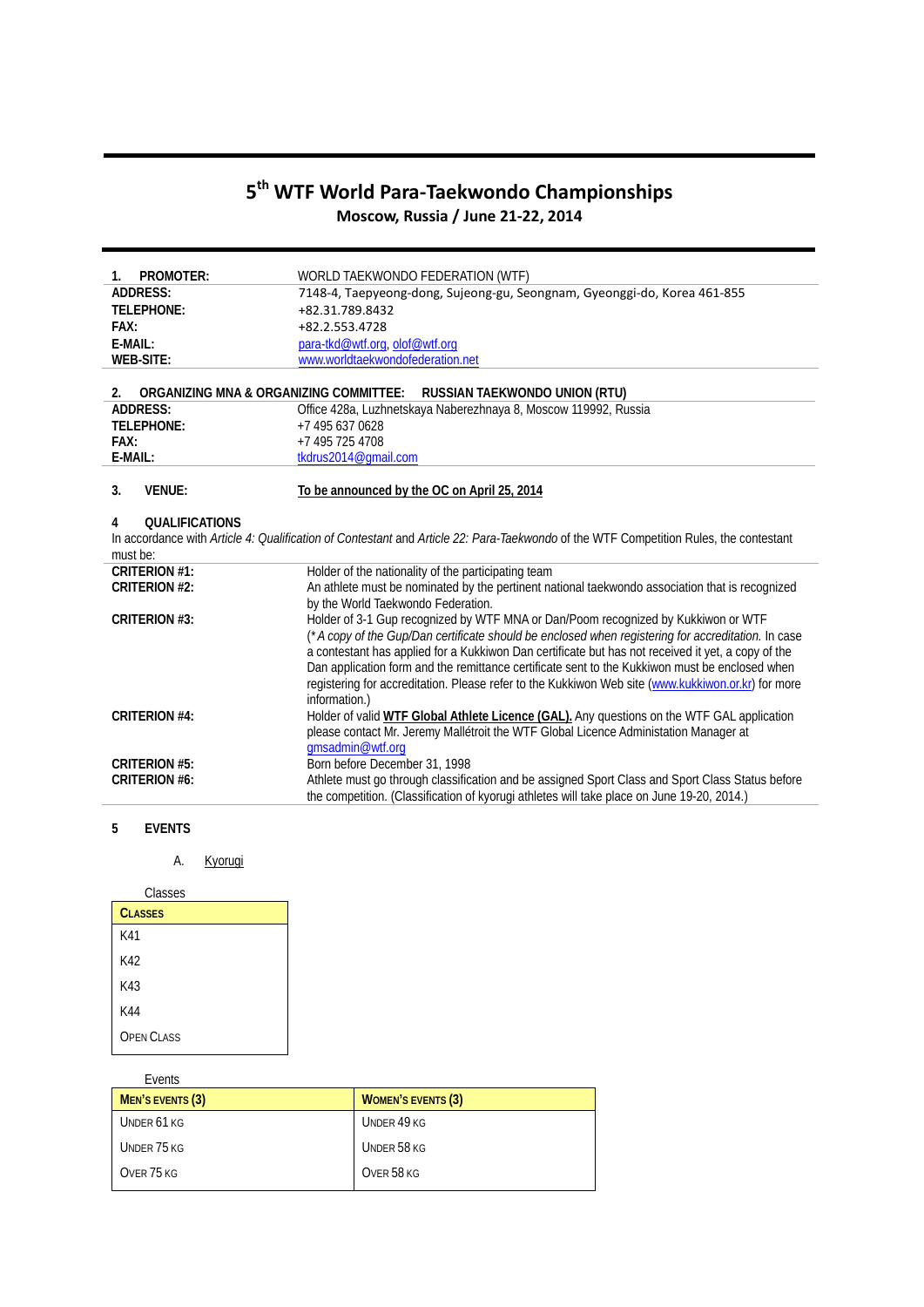## B. Poomsae: **Recognized Poomsae Only**

| Classes         |  |
|-----------------|--|
| <b>CLASSES</b>  |  |
| P <sub>20</sub> |  |

Events

| MEN'S EVENTS (2)   | <b>WOMEN'S EVENTS (2)</b> |
|--------------------|---------------------------|
| UNDER 30 YEARS OLD | UNDER 30 YEARS OLD        |
| OVER 30 YEARS OLD  | OVER 30 YEARS OLD         |

## **6 TEAM ENTRIES**

## Athletes

In accordance with the Standing Procedures for the WTF World Para-Taekwondo Championships Article 6 each MNA are allowed to enter **as many athletes as they wish in each class, weight division and poomsae division** of the World Para-Taekwondo Championships.

#### Team Officials

The number of Team Officials are limited as follows :

| <b>POSITION</b>         | <b>MAX. NO. OF MEMBERS</b><br>MALE | <b>MAX. NO. OF MEMBERS</b><br><b>FEMALE</b> |
|-------------------------|------------------------------------|---------------------------------------------|
| HEAD OF TEAM:           |                                    |                                             |
| MANAGER:                |                                    |                                             |
| COACH:                  |                                    |                                             |
| POOMSAE COACH:          |                                    |                                             |
| TRAINER:                |                                    |                                             |
| <b>POOMSAE TRAINER:</b> |                                    |                                             |
| TEAM DOCTOR:            |                                    |                                             |
| ATHLETE ASSISTANT*:     | 1/5 Athletes Kyorugi               | 1/5 Athletes Kyorugi                        |
| ATHLETE ASSISTANT*:     | 1/1 P20 Athlete                    | 1/1 P20 Athlete                             |
|                         | .                                  | .                                           |

**\*All officials are required to hold a valid Global Official Licence (including athlete assistants)**

### **7 WTF GLOBAL LICENCE & ONLINE REGISTRATION**

#### WTF Global Licence Registration

i. All Athletes and Team officials must FIRST be registered with a WTF Global Athlete Licence (GAL) or Global Official Licence (GOL). Global Athlete Licence registration for Para-Taekwondo Athletes will be available from **Wednesday the 16th of April, 2014**.

## WTF Online Registration

ii. National Team Entry will only be accepted through the WTF online registration system and registration is only possible with a valid WTF Global Licence. National Team GMS administrators will be notified via email once online registration is open.

## **8 ENTRY FEES**

i. The OC shall collect the entry fees from the participating national teams. The national team shall pay an entry fee to the Organizing Committee by **cash in US\$,** at the accreditation center in Moscow, Russia prior to the start of the Championships. Athletes shall not be allowed to compete without successful payment of entry fee to the Organizing Committee.

Entry fee shall be various according to the timing and situation of the submission of entry. Please read carefully the following guidelines.

EARLY BIRD REGISTRATION FEES: A discount will be given to national teams that complete their registration during this period.

- US\$40 per athlete
- Discounted entry fee period will begin on 16<sup>th</sup> April 2014.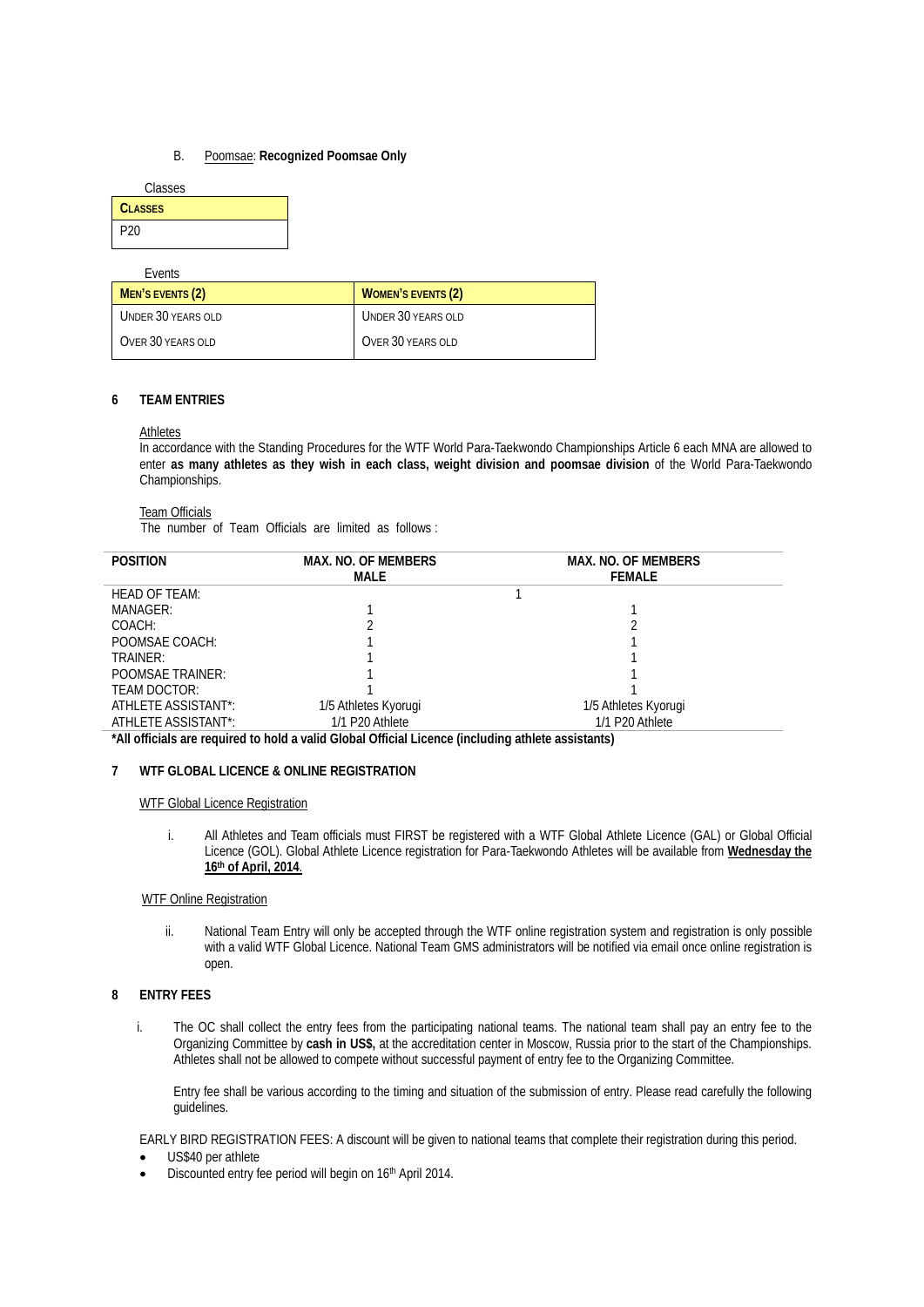• Discounted entry fee period will end on 23rd April 2014.

REGULAR ENTRY FEES: The national teams completing their registration during this period will be charged the regular registration fee.

- US \$50 per athlete.
- Regular entry fee period will begin on 24<sup>th</sup> April 2014.
- Regular entry fee period will end on 5<sup>th</sup> June 2014.

## \*\* At the close of regular registration of June 5<sup>th</sup>, if the WTF decides to implement an extension of the Registration **Period, the following late registration dates and fees will apply \*\***

LATE REGISTRATION FEES (if implemented): In the case that a late registration period is required the national teams completing their registration during this period will be charged this fee.

- US \$70 per athlete.
- Late registration fee period can begin (if implemented) on 6<sup>th</sup> June 2014.
- Late registration period will end (if implemented) on 11<sup>th</sup> June 2014.
- **LATE REGISTRATION PERIOD ONLY APPLIES IF THE WTF DECIDES TO IMPLEMENT.**

## **8.1 ENTRY DEADLINES & IMPORTANT DATES**

- i. Entry deadline is **June 5, 2014**. Entry submission after this date will be not accepted under any circumstances. Late replacement due to injury shall be handled case by case.
- ii. The registered athletes or team officials may be replaced **without any penalty** until **June 5th , 2014.**
- iii. Entry fee of US\$50 per athlete will not be charged in case of cancellation of participation until June 5<sup>th</sup>, 2014.
- iv. Entry fee must be paid in case of the cancellation of participating athletes after June 5, 2014 or no-show.

Athletes: Member National Association can submit entry for an unlimited number of athletes. No entry will be accepted or modified during on-spot registration.

Team officials: Member National Association can submit entry for maximum one (1) Head of team per country, one (1) manager per team, two (2) coaches per team, one (1) team doctor per team, one (1) trainer per team, one (1) poomsae trainer per team, one (1) athlete assistant per 5 athletes on a team, and one (1) athlete assistant per P20 athlete on a team. In case of exceeding this number, US\$100 will be charged per person before issuance of the accreditation card. US\$100 will be charged per team official in case of onsite registration without prior entry submission until June 5<sup>th</sup>, 2014.

charged per team official in case of onsite registration without prior entry submission until June 5ʰ, 2014.<br>Any changes or additions that are made to a national team list after 5ʰ June 2014 will be charged a \$100 USD pena addition to the registration fees. This penalty will be considered the onsite fee for approved additions or changes to the national team list.

• **Any WTF Global Licence registration completed onsite will be charged a \$30 onsite processing fee for each WTF Global Licence required.**

## **9 CLASSIFICATION**

#### Kyorugi

Classification of all Kyorugi athletes will take place on **June 19-20, 2014**. A schedule for teams and athletes will be set up by the WTF/OC and communicated to all teams in due course.

## Kyorugi Minimum Disability Criteria (MDC) (K40)

#### LD/PROM

This group includes athletes with limb deficiency and impaired muscle strength. Individuals with traumatic amputations, dysmelia and impaired muscle strength resulting from loss of function (such as PNS damage, brachial plexus lesion), ambulatory Neurological impairments such as monoplegia.

Minimal Disability Criteria (MDC) is defined as: Loss of hand, through the wrist is the MDC.

Athlete must meet one of the MDC as per below

- 1 Must lose three muscle grades e.g Daniels and Worthington grade 2 cannot complete one heel rise to 25 degrees. In lying may complete full range of motion with resistance. (See Muscle testing Daniels Worthinghams 8th edition pp 229, 231)
- 2 Brachial plexus loss shoulder abduction loss of three (3) muscle grade points of muscle strength and same for shoulder flexion
- 3 Loss of two (2) grade points of muscle strength in elbow flexion and extension

**In the case that an athlete does not fulfill Minimum Disability Criteria (MDC) for athletes with physical impairments in**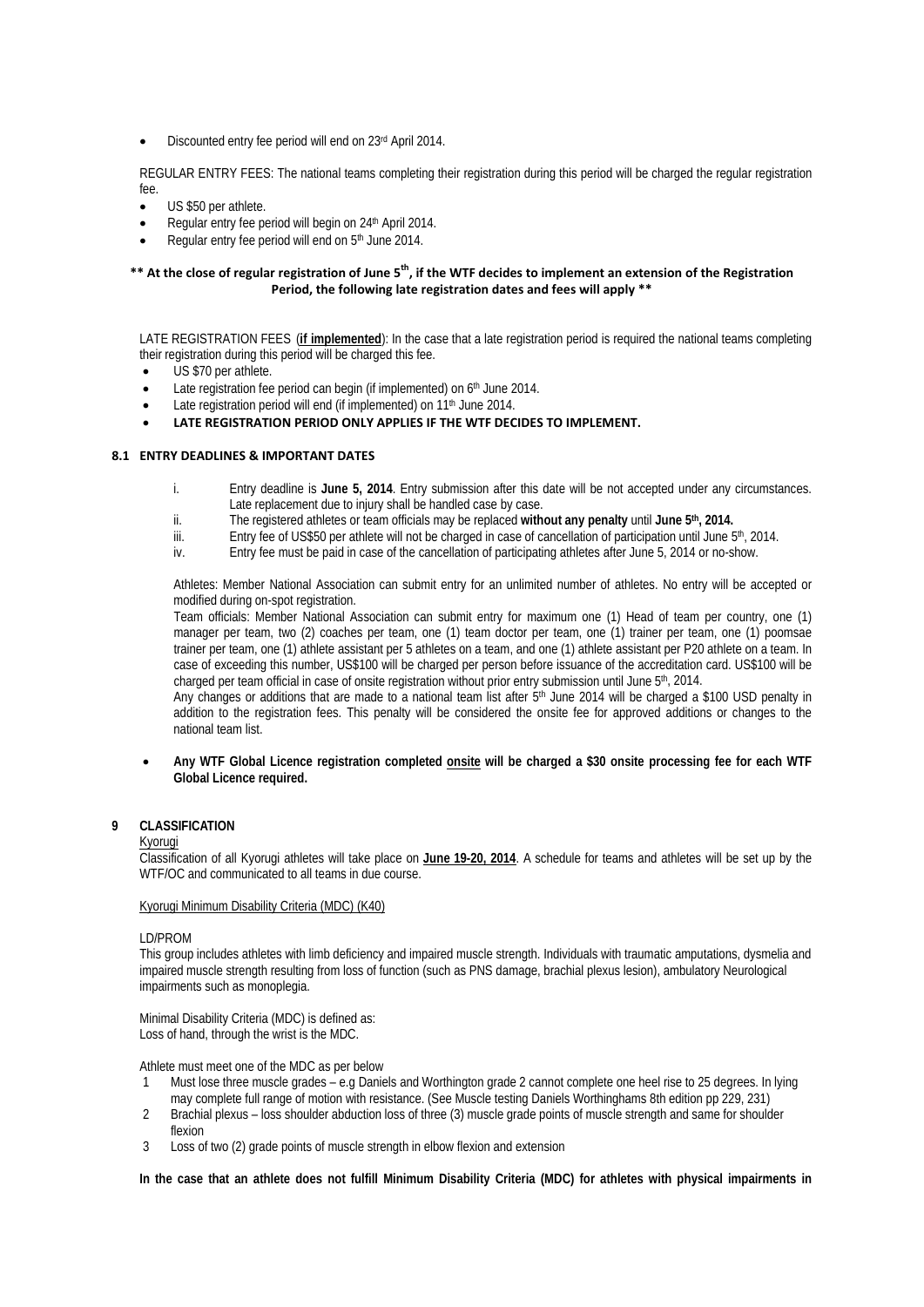**Kyorugi the athlete will be given the opportunity to compete in an Open class. Open class will not be included in Team rankings**.

The development of classification is ongoing. Research will be continued throughout the competition.

#### **Weigh in of Kyorugi athletes will be held in connection with the classification.**

Poomsae

Intellectually Disabled (ID) athletes require INAS provisional eligibility as seen on the INAS Master list [http://www.inas.org/technical/eligibility-and-classification/inas-master-list/.](http://www.inas.org/technical/eligibility-and-classification/inas-master-list/) Applications for INAS provisional eligibility shall be made through the INAS member organizations which can be found on the following link: [http://www.inas.org/about-us/member](http://www.inas.org/about-us/member-organisations/)[organisations/.](http://www.inas.org/about-us/member-organisations/) In the case that a WTF MNA does not have an INAS member organization the application for provisional eligibility can be processed through the WTF. **We ask that you get this process started as soon as possible as it can take INAS up to 30 days to process your applications**. For more information see the following links:

Application information: [http://www.inas.org/wp-content/uploads/2013/01/Provisional-Reg\\_form\\_Guidance\\_Notes\\_v1\\_Jan13.pdf](http://www.inas.org/wp-content/uploads/2013/01/Provisional-Reg_form_Guidance_Notes_v1_Jan13.pdf) Application form:<http://www.inas.org/wp-content/uploads/2013/01/Provisional-Reg-form-v1-Jan13.pdf>

#### **10 COMBINATION OF CLASSES AND DIVISIONS**

The WTF reserves the right to combine classes and divisions in the case of insufficient participation. Combination of classes and/or divisions will be made by the Technical Delegate in consultation with the WTF Head of Classification.

## **11 CONDITIONS OF PARTICIPATION**

- A. Round trip airfare and accommodation: Round trip airfare and and accommodation charges of room and board shall be borne by the participating Member National Association.
- B. Entry fees: The OC shall collect the entry fees from the participating national teams. The national team shall pay an entry fee to the Organizing Committee **in cash US\$ only** at the accreditation center(s) in Moscow prior to the start of the Championships. Athletes shall not be allowed to compete without successful payment of entry fee to the Organizing **Committee**
- C. Entry Registration: *Entry will only be accepted through the WTF online registration system -WTF GMS.*
- Ground Transportation: Ground transportation will be provided for national teams on arrival and departure, provided that the Organizing Committee has been informed of the date, time, and flight schedule of the national team at the latest by **the designated deadline (June 5, 2014).** The Organizing Committee will also provide ground transportation to and from all Official hotels, training venue and the venue provided that the national teams stay at the Official hotels.

### **12 RESULTS**

| 1st PI ACF:                                                             | GOLD MEDAL & CERTIFICATE   |
|-------------------------------------------------------------------------|----------------------------|
| 2 <sup>nd</sup> PLACE:                                                  | SILVER MEDAL & CERTIFICATE |
| 3rd PLACE:                                                              | BRONZE MEDAL & CERTIFICATE |
| $3rd$ PI ACF:                                                           | BRONZE MEDAL & CERTIFICATE |
| $5th$ , 6 <sup>th</sup> , 7 <sup>th</sup> , and 8 <sup>th</sup> PLACES: | CERTIFICATE                |
|                                                                         |                            |

#### **13 WTF-RECOGNIZED TAEKWONDO UNIFORM (***DOBOK***) AND PROTECTIVE EQUIPMENT**

i. Participating contestants are required to wear WTF-recognized doboks\* and WTF-recognized protective equipment. The latest version of WTF-recognized manufacturers' list is available at the website of WTF

(http://www.worldtaekwondofederation.net/recognized).

ii. The Organizing Committee will provide head protector and Protector and Scoring System (PSS) to the participating contestants. Participating contestants are required to bring their own groin guards, mouthpieces, gloves, sensing socks and shin and forearm guards for their personal use.

iii. Before entering the field of play, all contestants will proceed to the inspection desk for inspection of their doboks and protective equipment. Any contestant who wears unofficial doboks or protective equipment will not be permitted to compete. \*Note that Article 22.2 of the WTF Competition Rules shall apply

### **14 Anti-Doping**

i. The WTF Anti-Doping Rules, and where necessary the Code of the World Anti-Doping Agency, shall apply throughout the competitions.

ii. Random anti-doping tests will be carried out during the competitions. The WTF and/or WADA may carry out random out-ofcompetition testing prior to the championships.

iii. TUE (Therapeutic Use Exemption)

Athletes who take any substance or medicine listed in the "Prohibited List" of the WTF Anti-Doping Rules and Anti-Doping Code of World Anti-Doping Agency (WADA) are requested to visit the website of WADA and make online filing of their TUE applications on ADAMS http://www.wada-ama.org/en/ADAMS/ and report to the WTF Sports Division at marcoienna@wtf.org *by no later than May*